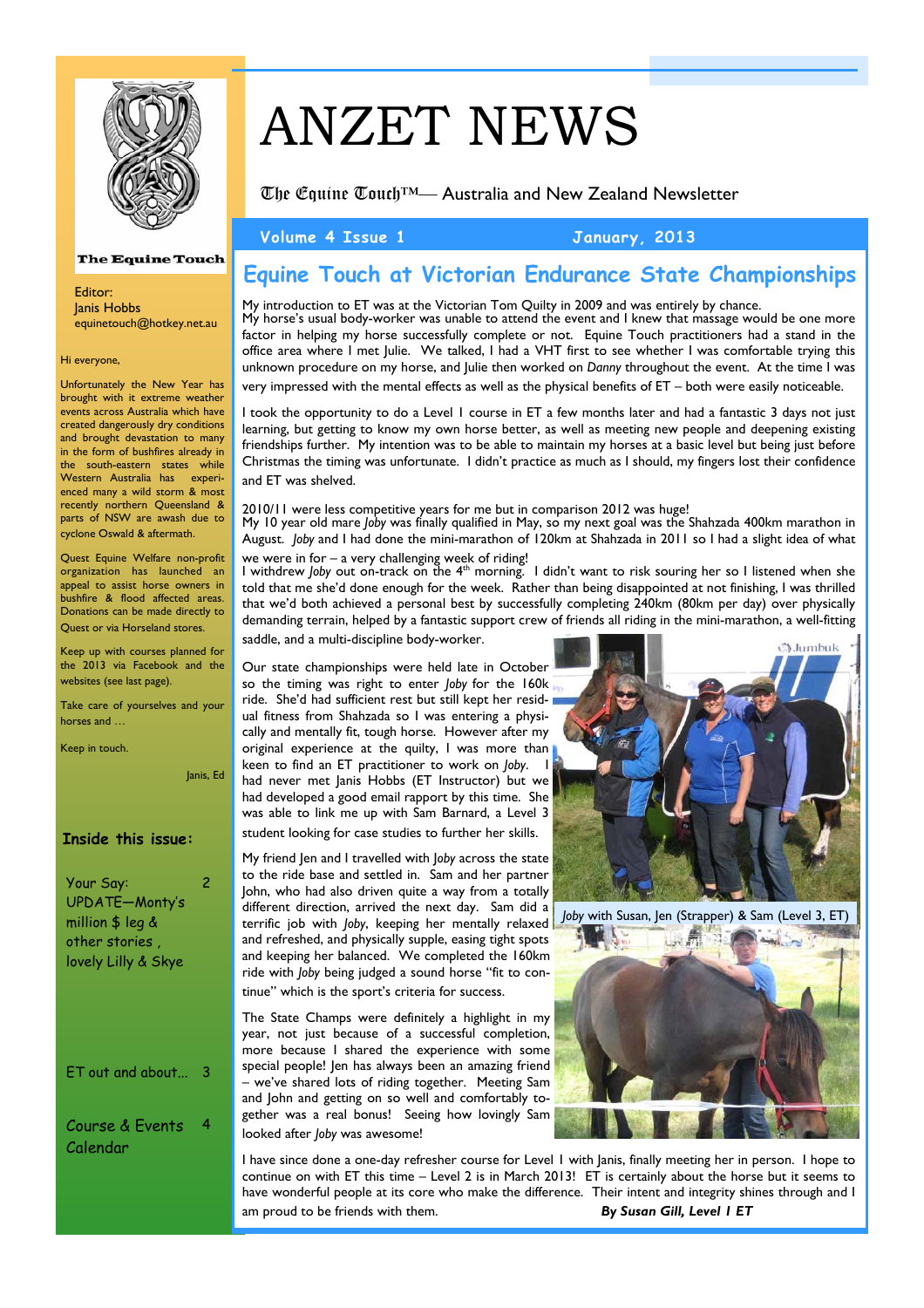## **Page 2 The Equine Touch™— Australia and New Zealand Newsletter**



# **Your Say: Monty's million dollar leg & other stories—Update**

#### *Continued from Nov-Dec 2012*

**By Elizabeth Denniss, Level 2 ET**

Seven months on since Monty the Wonder Whippet's injury and Lilly's foal was due on 19 October. Unfortunately the excitement of the new arrival was overshadowed by Monty's second prosthesis failing which required a third operation and a totally different procedure. The day after he returned home he became very sick and so it was back to the city where, after spending a week at Murdoch University Vet Hospital he was diagnosed with spinal meningitis. The ongoing treatment for this would last for between six to nine months.

We had been home from the city a week when Katherine Waddington, who with her husband Kevin, owns the property where I agist my two wild caught mares, Sophie and Lilly, called me to tell me Lilly had given birth to a beautiful bay filly! My brain could not take it all in! The date was 18 October – Katherine's birthday!

I jumped in the car and headed over to the farm to meet the new arrival. Katherine and Kevin had to leave as soon as I arrived as they had a funeral to attend. Lilly had, unfortunately, stepped on the placenta before it had fully expelled after giving birth and so had retained some of the placenta.

Katherine had spoken to the vet by the time I arrived and we knew we had about six hours before we would need to get the vet over to remove the placenta if it did not expel naturally.

When I arrived at the farm I could see Lilly was quite exhausted and that her filly – named Rafa Skye – was indeed a cracker of a foal and very healthy. There was a short hand over before Katherine and Kevin left, then I made a cup of tea and sat in the foaling paddock with Lilly and Skye, just observing A tender moment—Lilly & newborn, Skye

while I mulled over what I could do to help Lilly with that placenta.



KAW Photography

I started with some of the BBB - addressing Lilly's hind end before she moved off and Skye wanted a drink. Lilly rested for about a half an hour before wandering back over to me. I decided to try the Sacrum Pump to see if that would help stimulate the expulsion of the placenta. Within a few moments Lilly was lying down with contraction type movements (interspersed with long periods of rest). I was on the phone to the vet several times during the morning, before and after the body work. When Lilly stood up, she had pushed out a much more of the remaining placenta, but it was still not fully released. It all sounds quite quick and simple to write about it, but several hours had passed by now and the vet suggested I fill a plastic bottle with water and tie the placenta to the bottle to add a little gravity to the situation!

This was done with some difficulty as my knot tying skills are not the best when using ropes, let alone slippery placenta! Lilly walked around the foaling paddock tolerating the bottle bumping her hind legs very well for about an hour and it did make a difference. I could see the ET had helped move the majority of the placenta that had been retained and that gravity was indeed helping shift the final portion.

Another half hour passed and Lilly decided it was time for a rest….she lay down alongside Skye with her head resting on my shoulder as I sat beside her, we watched the light on the water of the dam and ducklings bobbing around. Lilly did not rest long, maybe about twenty minutes and as she stood up she stepped on the bottle and hey presto the entire placenta was out!



Skye was two weeks old when she participated in her first ET Clinic – a combined Level 1 and Level 2 course held at Wadi Farm (Katherine and Kevin's property) in Nannup where both she and Lilly received some wonderful hands on work by instructor and participants!

Monty also attended the clinic – observing from the deck while he rested in his post operative confinement. His third operation was a success and he is now in "rehab" with lots of body work to complement his gradual increase in physical activity. I haven't yet attended a Canine Touch



Clinic, but I continue to transpose the BBB and ABB to his smaller (and skinnier!) frame.

ET continues to be a real blessing in the life of my animals and I love it that I can help and support them when they need it. I often find myself sitting on the lounge with Monty practicing a particular move on him subconsciously while I watch TV. I only realize it when I become aware of his intense gaze which seems to say "Are you done? I am not a play thing you know"!!